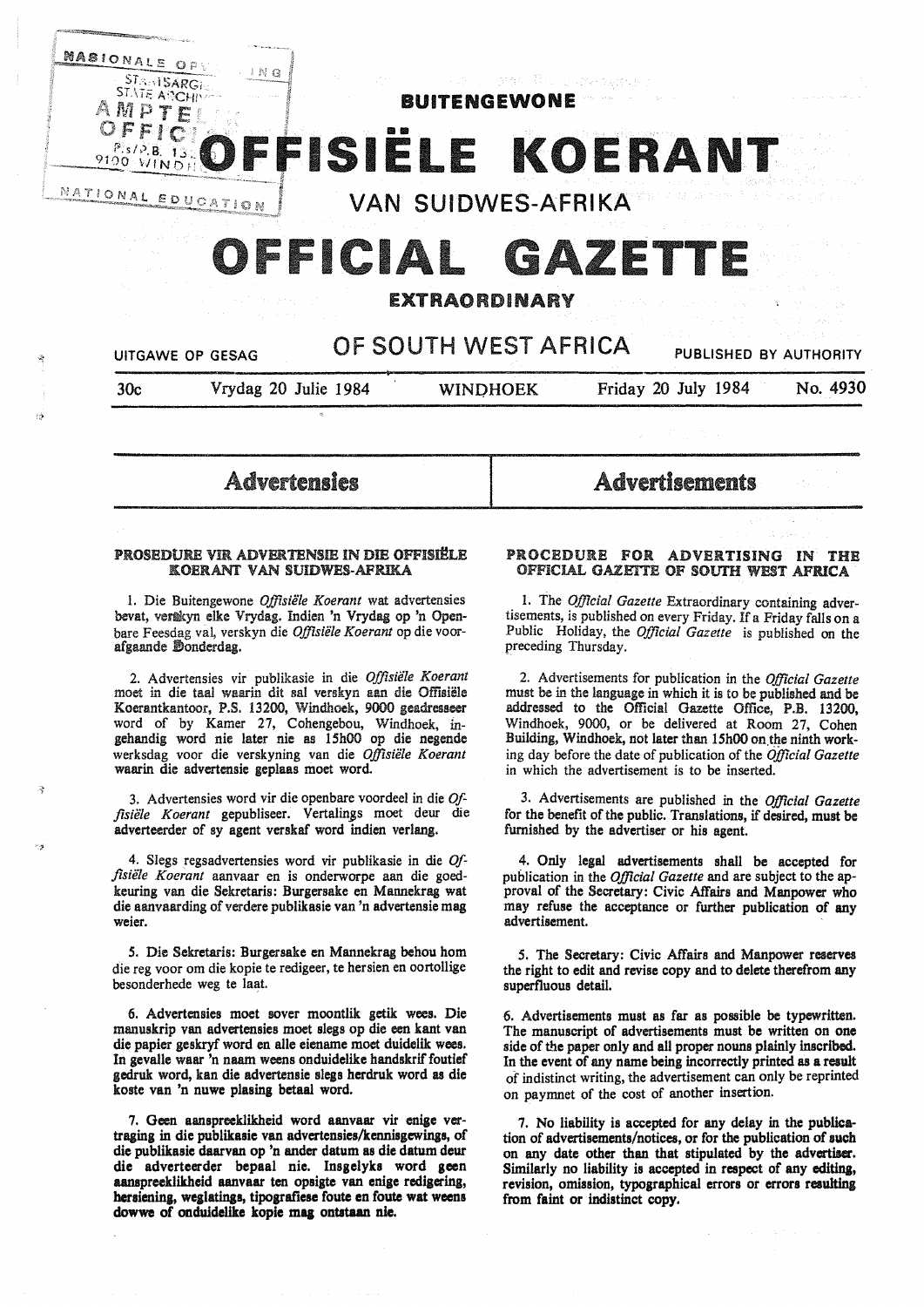8. Die adverteerder word aanspreeklik gehou vir enige akadevergoeding en koste wat voortvloei uit enige aksie wat weens die publikasie hetsy met of sonder **eniae wesJating,**  foute, onduidelikhede of in watter vorm ookal, van 'n kennisgewing teen die Administrateur-generaal ingestel word.

9. Die jaarlikse intekengeld op die *Offisiële Koerant* is R20,00 posvry in hierdie aebied en die Republiek van Suid-Afrika, verkrygbaar by Swapers Beperk, Posbus 56, Windhoek, 9000. Oorsese intekenaars moet posgeld vooruitbetaal. Enke! eksemplare van die *Offisie1e Koerant* is verkrygbaar van Swapers Beperk, Posbus *56,* Windhoek, 9000 teen die prys soos gedruk op eksemplaar. Eksemplare word vir **siege** twee jaar in voorraad gehou.

10. Die koste vir die plasing van kennisgewings is soos volg en is betaalbaar by wyse van tjeks, wissels, pos- of geldorders:

#### LYS VAN VASTE TARIEWE

| GESTANDAARDISEERDE<br><b>KENNISGEWINGS</b>                                                                                                                                                                       | Tarief per<br>plasing<br>R |
|------------------------------------------------------------------------------------------------------------------------------------------------------------------------------------------------------------------|----------------------------|
|                                                                                                                                                                                                                  | 3,25                       |
| Aktes: Verlore dokumente                                                                                                                                                                                         | 6,00                       |
| Besigheidskennisgewings<br>Boedelwettekennisgewings: Vorms J. 187, 193                                                                                                                                           | 5.00                       |
| $197, 295, 297, 517$ en $519$                                                                                                                                                                                    | 2,00                       |
| Derdepartyassuransie-eise om skadevergoeding<br>Insolvensiewet- en maatskappywettekennisge-                                                                                                                      | 2,50                       |
| wings: J. 28, J. 29. Vorms 1 tot 9                                                                                                                                                                               | 4,00                       |
| L.W. - Vorms 2 en 6 - bykomstige verkla-<br>rings volgens woordetaltabel, toegevoeg tot die<br>basiese tarief.                                                                                                   |                            |
| Naamsverandering (vier plasings)<br>Naturalisasiekennisgewings (insluitende 'n her-                                                                                                                              | 25,00                      |
| druk vir die adverteerder)                                                                                                                                                                                       | 2.00                       |
| Onopgeëiste geld - slegs in die Buitengewone<br>Offlstële Koerantsluitingsdatum 15 Januarie (per                                                                                                                 |                            |
| inskrywing van "naam, adres en bedrag")                                                                                                                                                                          | 0,80                       |
| Slagterskennisgewings                                                                                                                                                                                            | 5,00                       |
| Slumopruimingshofkennisgewings, per perseel                                                                                                                                                                      | 4,00                       |
| Verlore lewensversekeringspolisse                                                                                                                                                                                | 2,00                       |
| NIE-GESTANDAARDISEERDE KENNISGEWINGS                                                                                                                                                                             |                            |
| Maatskappykennisgewings:                                                                                                                                                                                         |                            |
| Kort kennisgewings: Vergaderings, besluite, aan-<br>bod van skikking, omskepping van maatskappye,<br>vrywillige likwidasies, ens.: sluiting van lederegis-<br>ters vir oordragte en/of verklarings van dividende | 11,00                      |
| Dranklisensiekennisgewings (in Buitengewone Of-<br>fisiële Koerante, t.w. Junie/TVl.; November/Kaap;<br>Januarie/OVS; April/Natal) per tweetalige                                                                |                            |
|                                                                                                                                                                                                                  | 7,00                       |
| Verklaring van dividende met profytstate, notas                                                                                                                                                                  | 25,00                      |
| Lang kennisgewings: Oordragte, veranderings met<br>betrekking tot aandele of kapitaal, aflossings, be-                                                                                                           |                            |
| sluite, vrywillige likwidasies                                                                                                                                                                                   | 37,00                      |
| Handelsmerke in Suidwes-Afrika                                                                                                                                                                                   | 11.00                      |
| Likwidateurs en ander aangesteldes se kennisge-<br>wings                                                                                                                                                         | 7.00                       |

8. The advertiser will be held liable for all compensation and costs arising from any action which may be instituted apinst the Adminiatrator-Qeneral **as a** result of the publication of a notice with or without any omission, errors, lack of clarity or in any form **whaltaoever.** 

9. The subscription for the *Official Gazette* is R20,00 per annum, post free in this territory and the Republic of South Africa, obtainable from Swapers Limited, P.O. Box *56,*  WINDHOEK, 9000. Postage must be prepaid by overseas subscriber. Single copies of the *Official Gazette* are obtainable from Swapers Limited, P.O. Box 56, Windhoek, 9000, at the price as printed on copy. Copies are kept in stock for two years only.

1 O. The charge for the insertion of notices is as follows and is payable in the form of cheques, bills, postal or money orders:

#### LIST OF FIXED TARIFF RATES

| <b>STANDARDISED NOTICES</b>                                                                                                                                                                                | Rate per<br>insertion<br>R |
|------------------------------------------------------------------------------------------------------------------------------------------------------------------------------------------------------------|----------------------------|
| Transfer of business                                                                                                                                                                                       | 3.25                       |
| Deeds: Lost documents                                                                                                                                                                                      | 6,00                       |
| Business notices                                                                                                                                                                                           | 5,00                       |
| Administration of Estates Acts Notices: Forms                                                                                                                                                              |                            |
| J. 187, 193, 197, 295, 297, 517 and 519                                                                                                                                                                    | 2.00                       |
| Third party insurance claims for compensation<br>Insolvency Act and Company Acts Notices: J. 28,                                                                                                           | 2,50                       |
|                                                                                                                                                                                                            | 4,00                       |
| $N.B. - Forms 2 and 6 - additional statements$<br>according to word count table, added to the<br>basic tariff.                                                                                             |                            |
| Change of name (four insertions) $\dots\dots\dots$                                                                                                                                                         | 25,00                      |
| Naturalisation notices (including a reprint for the                                                                                                                                                        |                            |
| advertiser)                                                                                                                                                                                                | 2,00                       |
| Unclaimed moneys $-$ only in the <i>Official</i>                                                                                                                                                           |                            |
| Gazette Extraordinary, closing date 15 January                                                                                                                                                             |                            |
| (per entry of "name, address and amount")                                                                                                                                                                  | 0,80                       |
| Butchers' notices                                                                                                                                                                                          | 5,00                       |
| Slum Clearance Court Notices, per premises<br>Lost life insurance policies                                                                                                                                 | 4,00<br>2.00               |
|                                                                                                                                                                                                            |                            |
| NON-STANDARDISED NOTICES                                                                                                                                                                                   |                            |
| Company notices:                                                                                                                                                                                           | R                          |
| Short notices: Meetings, resolutions, offer of com-<br>promise, conversion of companies, voluntary win-<br>dings-up, etc.: closing of members' registers for<br>transfers and/or declarations of dividends | 11,00                      |
| Liquor Licence Notices (in Gazettes, Extraor-                                                                                                                                                              |                            |
| viz. June/Tvl.; November/Cape; January/O.F.S.;                                                                                                                                                             |                            |
| April/Natal), per bilingual application                                                                                                                                                                    | 7,00                       |
| Declaration of dividends with profit statements,<br>including notes                                                                                                                                        | 25,00                      |
| Long notices: Transfers, changes in respect of                                                                                                                                                             |                            |
| shares or capital, redemptions, resolutions, volun-<br>tary liquidations                                                                                                                                   |                            |
|                                                                                                                                                                                                            | 37,00                      |
| Trade marks in South West Africa                                                                                                                                                                           | 11,00                      |
| Liquidators' and other appointees' notices                                                                                                                                                                 | 7,00                       |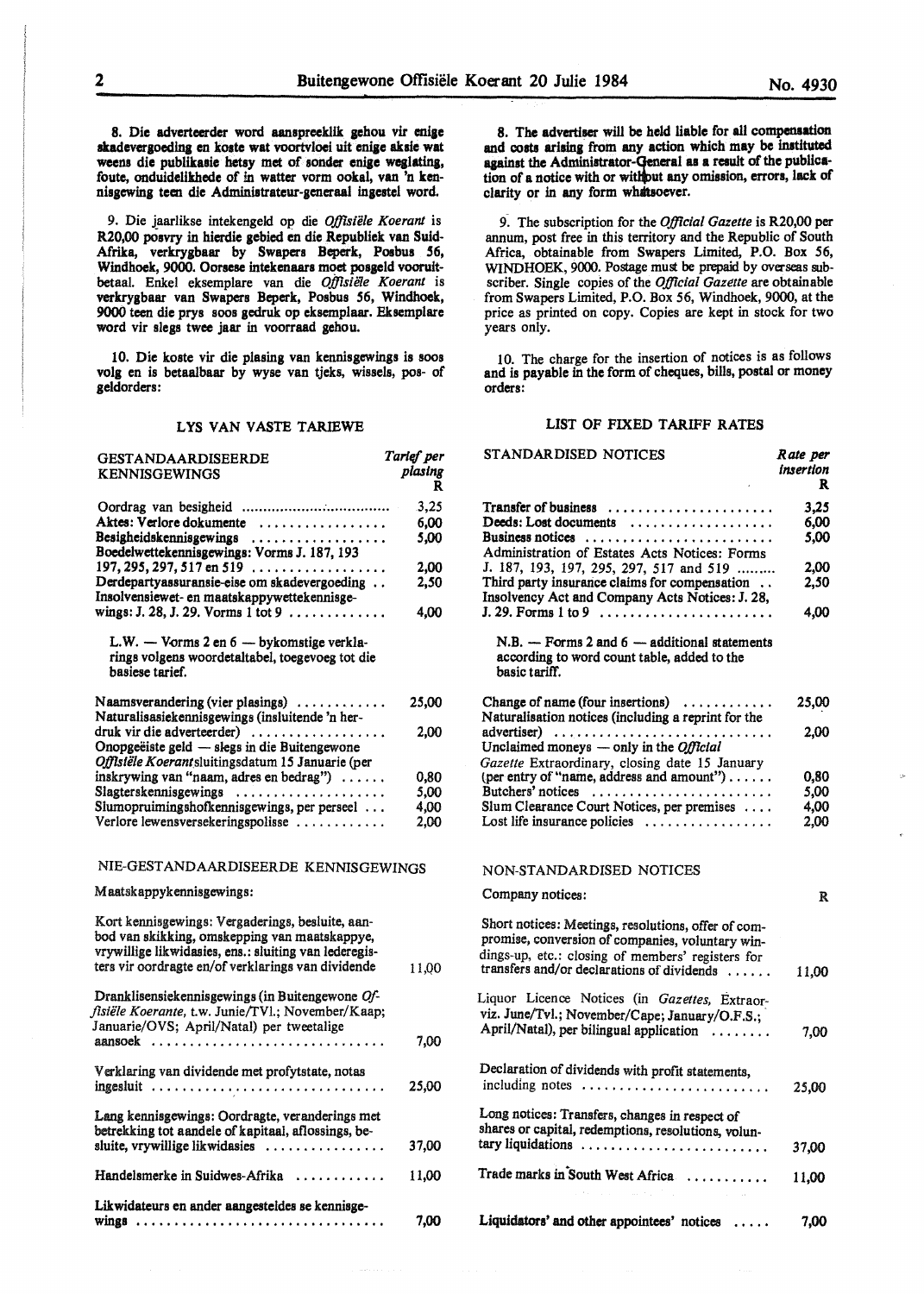#### GEREGTELIKE EN ANDER OPENBARE VERKOPE:

| Openbare veilings, verkope en tenders:<br>Tot 75 woorde $\ldots \ldots \ldots \ldots \ldots \ldots \ldots \ldots \ldots$ 6,00 |                |
|-------------------------------------------------------------------------------------------------------------------------------|----------------|
| 76 tot 250 woorde                                                                                                             | 15.00<br>23.00 |

### ORDERS VAN DIE HOF:

| Voorlopige en finale likwidasies                                                  |       |
|-----------------------------------------------------------------------------------|-------|
| of sekwestrasie $1, \ldots, \ldots, \ldots, \ldots, \ldots, \ldots, \ldots$ 14,00 |       |
| Vermindering of veranderings in kapitaal- and an analysis of the                  |       |
|                                                                                   |       |
| Geregtelike besture, kurator bonis en soortgelyke                                 |       |
| en uitgebreide bevel nisi                                                         | 37,00 |
| Verlenging van keerdatum                                                          | 4,00  |
| Tersydestellings en afwysings van petisies (J. 158)  4,00                         |       |

11. Die koste vir die plasing van advertensies, behalwe die kennisgewings wat in paragraaf 10 genoem word, is teen die tarief van 56c per sm dubbelkolom. (Gedeeltes van 'n sm moet as voile sm bereken word).

12. Geen advertensie word geplaas tensy die koste nie vooruitbetaal is nie. Tjeks, wissels, pos- en geldorders moet aan die Sekretaris,: Burgersake en Mannekrag betaalbaar gemaak word

#### **Vorm/Form J 187**

#### **LIKWIDASIE- EN DISTRIBUSIEREKENlNG** IN **BESTORWE BOEDELS WAT TER INSAE L@**

lngevolge artikel 35(5) van Wet 66 van 1965, word bierby kennis gegee dat duplikate van die likwidasie- en distribusierekenings (eerste en fmale, *tensy anders vermeld)* in die boedels hieronder vermeld, in die kantore van die Meester en Landdroste soos vermeld en gedurende 'n tydperk van 21 dae (of korter of langer *indien spesiaal vermeld)* vanaf gemelde datums of vanaf datum van publikasie hiervan, as dit later is, ter insae lê van alle persone wat daarby belang het.

Indien binne genoemde tydperk geen besware daarteen by die betrokke Meester ingedien word nie, gaan die eksekuteurs oor tot die uitbetalings ingevolge gemelde rekenings.

487/82 - LE ROUX Coenraad Gert Johannes 290210 5019 00 9 Paddington Mariental Eerste en Finale Le Roux, gebore van Deventer Elizabeth Jacoba Magrietha 341004 01 0010 1 21 dae vanaf 23 Julie 1984 Windhoek Mariental A.J. Smith Agent vir Eksekutriese Datief Posbus 199 Mariental 9000.

382/82 - SCHNEIDER Pietro Giuseppe 371029 5026 10 9 Bergstr. 3 Posbus 112 Mariental Eerste en Finale - in terme van Art. 34 van Wet 66/65 Datum van Insolvensie 12/9/1983 Schneider, geb. Bidoli Joie Lina 14 dae vanaf 23 Julie 1984 Windhoek Mariental A.J. Smith Agent vir Eksekutriese Testamente Posbus 199 Mariental 9000.

429/83 - BREGER Joachim Ernst Martin RSA 101020 5021 IO 6 Briickenstraat nr. 5, Swakopmund Eerste en Finale Windhoek Liselotte Agnes Marie Breger (Gebore Zscheyge) 21 dae Swakopmund Swanepoel & Kinghorn, Posbus 1455, Swakopmund, 9000.

37/84 - ROUX Johannes Petrus Eggington RSA 170813 5019 00 5 Malgasstraat nr. 25, Hentiesbaai Eerste en Finale Windhoek Susara Johanna Roux (Gebore Esterhuizen) 21 dae Swakopmund Swanepoel & Kinghorn, Posbus 1455, Swakopmund, 9000.

#### SALES IN EXECUTION AND OTHER. PUBLIC SALES:

| Sales in execution $\ldots \ldots \ldots \ldots \ldots \ldots \ldots$ 18,00           |  |  |                                                                                                      |
|---------------------------------------------------------------------------------------|--|--|------------------------------------------------------------------------------------------------------|
| Public auctions, sales and tenders:                                                   |  |  |                                                                                                      |
| Up to 75 words $\ldots$ . $\ldots$ . $\ldots$ . $\ldots$ . $\ldots$ . $\ldots$ . 6,00 |  |  |                                                                                                      |
| 76 to 250 words $x_1, x_2, x_3, x_4, x_5, x_6, x_7, x_8, x_9, x_1, x_2, x_3, x_4$     |  |  |                                                                                                      |
| $251$ to $350$ words we are considered as a constraint of $23,00^{\circ}$             |  |  |                                                                                                      |
|                                                                                       |  |  | - 1. 放荡器 - 1. Japan Alexandre - 1. March - 1. March - 1. March - 1. March - 1. March - 1. March - 1. |

#### ORDERS OF THE COURT:

| Provisional and final liquidations or seque-                                        |       |
|-------------------------------------------------------------------------------------|-------|
| Guian.                                                                              | 14,00 |
| Reduction or change in capital mergers, offer of                                    |       |
| $\blacksquare$ compromise $\ldots \ldots \ldots \ldots \ldots \ldots \ldots \ldots$ | 37.00 |
| Judicial managements, curator bonis and similar                                     |       |
| and extensive <i>rule nisi</i>                                                      | 37,00 |
| Extension of return date                                                            | 4.00  |
| Supersession and discharge of petitions (J. 158).  4,00                             |       |

11. The charge for the insertion of advertisements other than the notices mentioned in paragraph 10 is at the rate of 56c per cm double column. (Fractions of a cm must be calculated as a cm).

12. No advertisements shall be inserted unless the charge is prepaid, Cheques, drafts, postal or money orders must be made payable to the Secretary: Civic Affairs and Manpower.

(中国中国) 法一个保险人 医真正的 医淋巴病毒 计分析

#### **LIQUIDATION AND DISTRIBUTION ACCOUNTS IN DECEASED ESTATES LYING FOR INSPECTION**

In terms of section 35(5) of Act 66 of 1965, notice is hereby given that copies of the liquidation and distribution accounts (first and final, *unless otherwise stated)* in the estates specified below will be open for the inspection of all persons interested therein for a period of 21 days (or shorter or longer *if specially stated)* from the date specified or from the date of publication hereof, whichever may be the later, and at the offices of the Master and Magistrates as stated.

Should no objection thereto be lodged with the Master concerned during the specified period, the executors will proceed to make payments in accordance with the accounts.

323/83 - VAN WYK Jan Hendrik 3912095000000 Plaas Sonop Distrik Keetmanshoop Tweede en Finale Likwidasie- en Distribusierekening 84.07.20 Windhoek Keetmanshoop Lentin Botma & De Waal Posbus 38 **Keet**manshoop.

91/84 - BRAND Jan Izak 270927 5027 00 5 **Sarte**straat 8 Academia Windhoek Hendrik Jacobus Brand (Gebore Weideman) 270921 0078 00 6 Windhoek Barclays Nasionale Bank Bpk. Posbus 1014 Kimberley 8300.

241/83 MESSIDAT Ella Ernestine 000518 0002 10 6 Swakopmund Suidwes-Afrika Swakopmund Windhoek F. M. Oehl Trust Posbus 2126 Clareinch 7740.

106/83 - MYBURGH Johann Carel 550831 5064 00 3 Windhoek Tweede & Finale Windhoek Bank Windhoek Beperk Posbus 15 Windhoek.

 $285/83$  - GILLIES Angus 0502195016006 13, 9th Avenue, Oranjemund, SWA/Namibia Deceased Oranjemund Windhoek D.A. Gillies 25 Buffalo Road, Wilro Park 1731.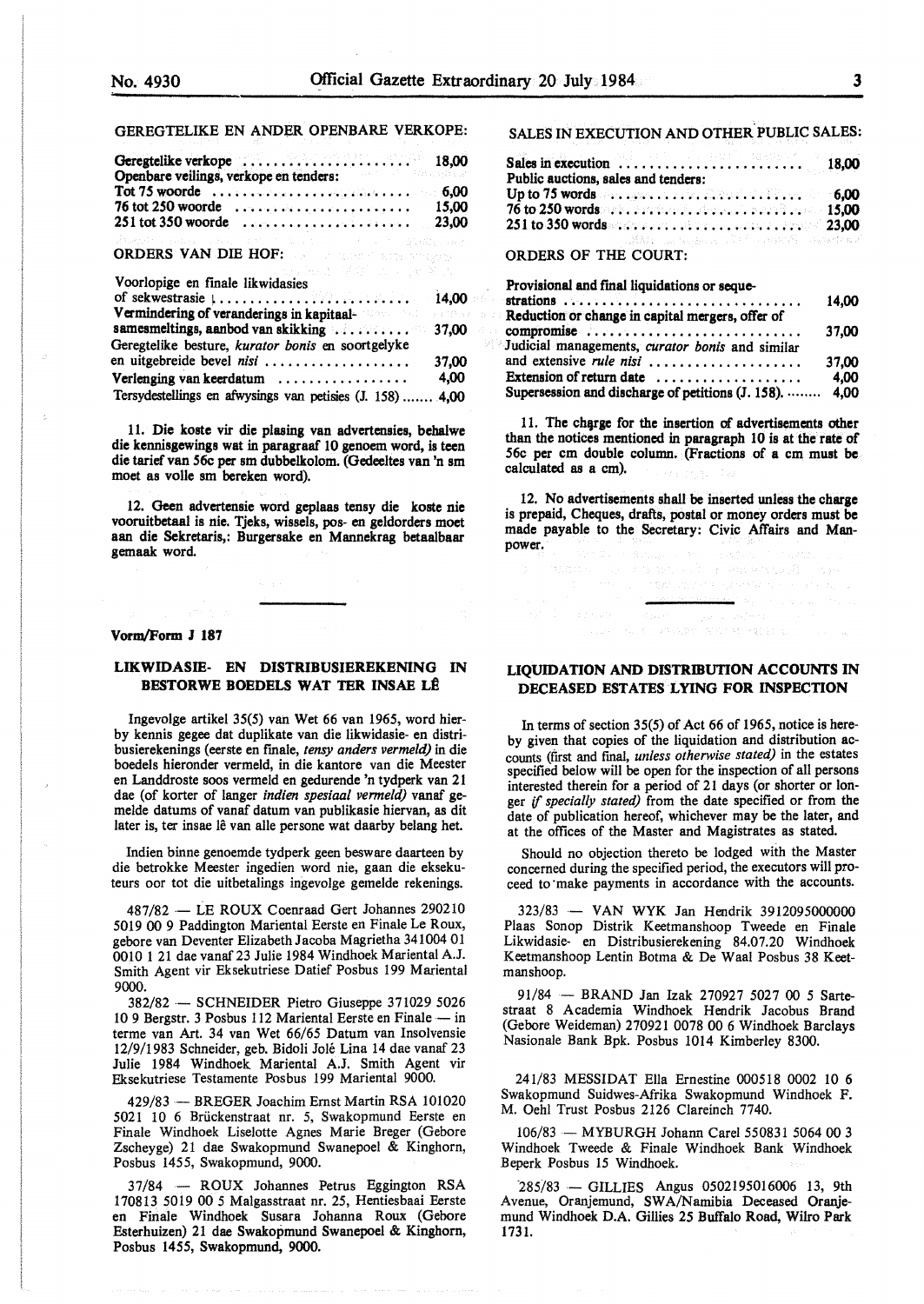114/83 - ARCHER Johannes Dawid Farm Keerom District Maltahohe Maltahohe Windhoek Klaus Nieft c/o Keller & Neuhaus Trust Co. (Pty) Ltd. P.O. Box 156, Windhoek.

219/83 - STOFBERG Maria Magrietha 120816. 0010 003 Usakos Eerste Karibib Windhoek Barclays Nasionale Bank Beperk (Geregistreerde Handelsbank) Trustee-tak Kaapstad, Posbus 512, Kaapstad 8000. 30 BIT 40 88908

273/83 - BEZUIDENHOUT Hermanus Johannes 370404 5004 003 Windhoek Windhoek Barclays Nasionale Bank Beperk (Geregistreerde Handelsbank) Trustee-tak Kaapstad, Posbus 512 Kaapstad 8000 Eksekuteur.

264/83 - CLOETE Gert 380818 0100 186 Plaas "Excelsior" Karasburg Anna Wilhelmina Susanna Cloete 380410 100148 Eerste en Finale en Supplementêre Karasburg Windhoek Barclays Nasionale Bank Beperk (Geregistreerde Handelsbank) Trustee-tak Kaapstad, Posbus 512, Kaapstad, 8000 Eksekuteur.

| -89.21  | 그 학교 정부와 석사 중 시간이 없었다. 그는 소리에 대상 이 마을은 이미를 만들고 있다. 이 사람은 이 집 정도 있었다.<br>and the state of the state of the            | アート・コント ぜんしょう おしだい ハース ひっぱいしょう エー・コース みずき いちい おんかえいしゃ<br>301/81 VAN ZYL Christina Helena 260719 0010 009<br>the still assessment 210, Keetmanshoop Eerste Aanvullende Keetmanshoop, a subjection of the settlement of          |
|---------|----------------------------------------------------------------------------------------------------------------------|--------------------------------------------------------------------------------------------------------------------------------------------------------------------------------------------------------------------------------|
| - 북의 계기 | <b>Exchange Links Contract L. P.O. Box 512 CAPE TOWN.</b>                                                            | <b>Windhoek Barclays National Bank Limited Trustee Branch Angle Communication Communication Communication</b><br>- Waren dan kecamatan dan bertama dan sebagai dan sebagai dalam dalam dalam dan dalam dan sebagai dan sebagai |
| PGS 197 | ,这是一个人的人,我们的人,我们都不 <b>能做到这么多么?我</b> 是一个人的人,我们的人,我们的人,我们的人,我们的人都不能 <del>会</del> 。"                                    |                                                                                                                                                                                                                                |
| - 後気に - | on the control of the control of the second control of the control of the control of the control of the control of t |                                                                                                                                                                                                                                |
|         | - OO.8 - ファインテンジ (1) early integral substant as on a stock between Juli                                              | 1000 A. 이 그는 그 사람들은 아이들이 아니라 그 사람들은 아이들이 아니라 아니라 그 사람들은 아이들이 아니라 그 사람들이 아니라 그 사람들이 아니라 그 사람들이 아니라 그 사람들이 아니라 그                                                                                                                 |

#### e Artan an Arab Septemb Vorm/Form J 193

#### **KENNISGEWING AAN KREDITEURE IN BESTOR-WE BOEDELS**

Alie persone wat vorderinge. bet teen die boedels hieronder vermeld, word hierby versoek om hul vorderinge by die betrokke eksekuteurs en binne 'n tydperk van 30 dae (of andersins soos aangedui) gereken vanaf die datum van publikasie hiervan in te Iewer. Die inligting word verstrek in die volgorde: Boedelnommer, familienaam en voorname, geboortedatum, persoonsnommer, laaste datum, familienaam, geboortedatum en persoonsnommer; naam en adres van eksekuteurs of gemagtigde agent, tydperk toegelaat vir lewering van vorderings *indien anders as 30 dae.* 

253/84 Windhoek FOURIE Johannes Jacobus 12.3.1900 000312 5009 00 *5* Gobabis 28.5.1984 Bank Windhoek Beperk Posbus 15, Windhoek.

526/83 - BRAND Jacobus Johannes Windhoek 3 Mei 1963 630503 5060 00 0 Sartrestraat nommer 8, Academia, Windhoek 22 Oktober 1983 Barclays Nasionale Bank Beperk, Posbus 1014 Kimberley.

190/84 - THOMPSON Simon Henry Windhoek 27 Mei 1919 190527 5024 00 7 Posbus 620, Otjiwarongo 29 April 1984 Barclays Nasionale Bank Bpk. Posbus 1014 Kimberley.

185/84 ODENDAHL Eugen Peter Windhoek 6 Januarie 1922 220106 0100 214 Hentiesbaai 24 Maart 1984 Barclays Nasionale Bank Beperk, Posbus 1014 Kimberley.

167/84 WHITTAKER Charlotte Windhoek 13 November 1902 02111 3000 900 7 Bowker Straat 2, Klein Windhoek 14 April 1984 Barclays Nasionale Bank Beperk, Posbus 1014 Kimberley.

236/84 - BOLDT Uwe Windhoek 9-5-1939 Windhoek/SWA and Heide/Germany 15-4-1984 Klaus Nieft - Executor c/o Keller & Neuhaus Trust Co. (Pty) Ltd. P.O. Box 156, Windhoek.

*'n Herdruk van die "0Jfisie1e Koemnt" van 31 Desember 1981, No. 4580,* is *nou weer verkrygbaar vir Rl5.00 by SWAPERS. Dit bevat die Inkomstebelasdngwet van die Nasionale Ver*gadering van SWA.

#### **NOTICE TO CREDITORS** IN **DECEASED ESTATES**

All persons having claims against the estates mentioned below are hereby called upon to lodge their claims with the executors concerned, within 30 days (or otherwise as indicated) calculated from the date of publication hereof. The information is given in the following order: Estate number, surname and christian names, date of birth, identity number, last address, date of death; surviving spouse's names, surname date of birth and identity number; name and address of executor or authorised agent, period allowed for lodgement of *claims* if *other than 30 days.* 

159/84 Windhoek MEINE Ingo 18/10/1961 611018 01 0001 6 Posbus 640 Otjiwarongo l April 1984 Vander Westhuizen & Greeff Posbus 47 Otjiwarongo.

229/84 - SURÉN Manfred Eitel Arthur Windhoek 7-12-1928 281207 0100079 Windhoek 10-5-1984 Klaus Nieft - Agent for the Executrix c/o Keller & Neuhaus Trust Co. (Pty) Ltd. P.O. Box 156, Windhoek.

271/84 - BOTES Jan Johannes 17 Julie 1898 ID 9807175008001 Voortrekkerstraat 91, Otjiwarongo 11 Junie 1984 Windhoek Susanna Margaretha Botes (gebore Moolman) 6 Julie 1911 ID 1107060015007 Dr. Paul van der Merwe Eksekuteur Testamentêr Posbus 24 Otjiwarongo.

231/84 - KANDUNDU Stefanus Ellis Windhoek 16 September 1943 Geen OD 1/70, Katutura, Windhoek 11 Mei 1984 Caroline Buyiswa Kandundu (gebore Gcilitshana) 24 Februarie 1935 Geen Hendrik Barnard, Posbus 452, Windhoek 9000 Stern & Barnard Posbus 452, Windhoek 9000.

234/84 - SLABBERT George Angelo Windhoek 19-03-1931 310319 5019 004 Diazstraat 15, Windhoek 19-04- 1984 Maryna Adrina Maria Catharina Susanna Slabbert 24- 04-1936 360424 0070 009 R.H. Meyeridricks, Bestuurder, Santamtrust Beperk, Posbus 4333 Kaapstad (Eksekuteur).

A *reprint of the "Oj/icial Gazette" 31st December 1981, No. 4580, is now again availablefrom SW APERS for R15.00. lt contains the Income Tax Act* of *the National Assembly of SWA.* 

2013/11/10/22/2012 a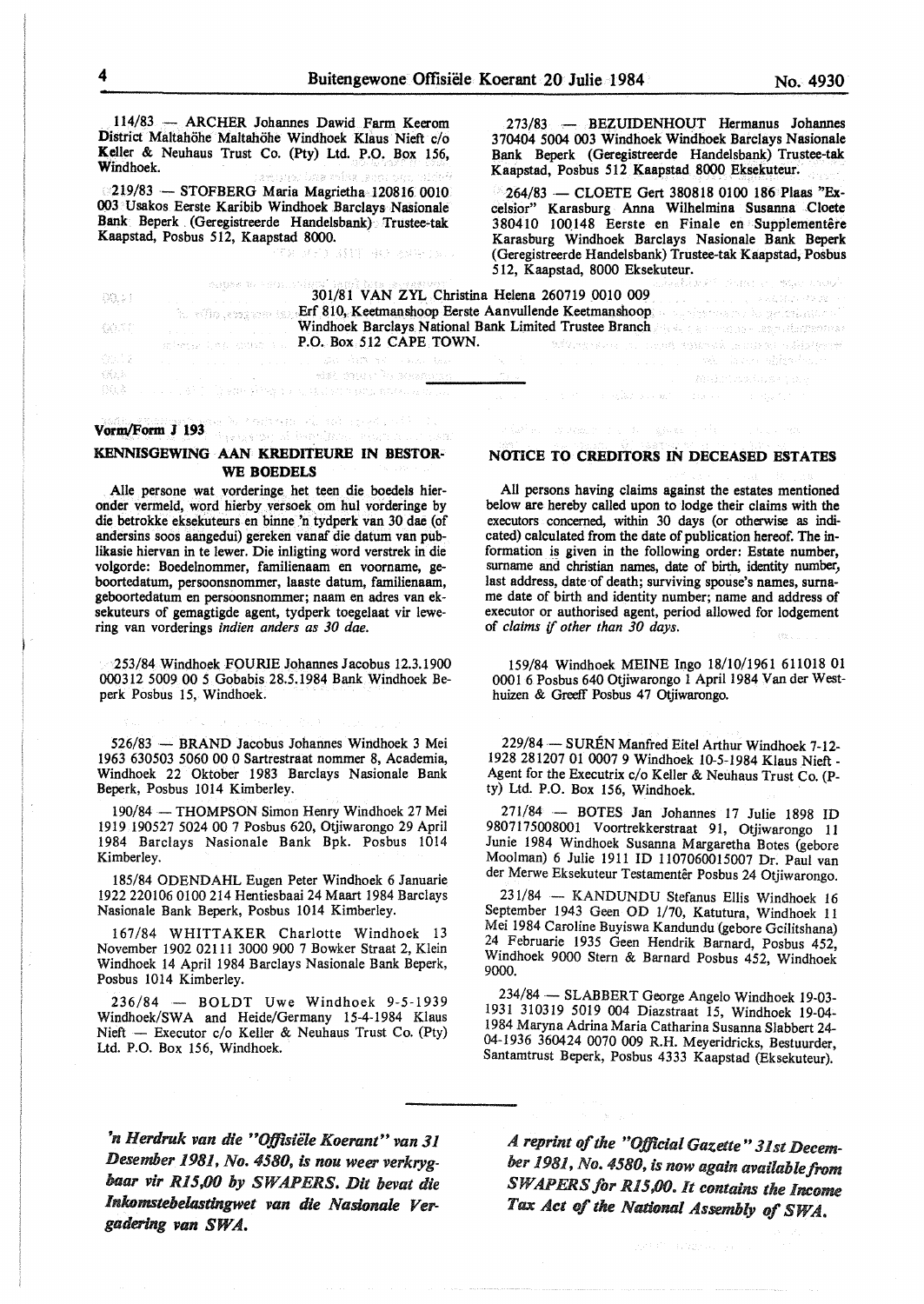#### **Vorm/Form 517**

#### **KENNISGEWING AAN KREDITEURE IN BESTOR-WE BOEDELS**

Aile persone wat vorderinge het teen die boedels in die bylae vermeld, word versoek om sodanige vorderings binne 'n tydperk van 30 dae (of andersins soos aangedui) vanaf die datum van publikasie hiervan by die betrokke eksekuteurs in te lewer.

262/84 - WIESE Petrus Ernst Joachim Wilhelm 6-2-1901 010206 5007001 Potgieter Old Age Home Windhoek 22-6- 1984 Wiese Johanna Hendrina 31 days Windhoek SW A Standard Bank SWA Ltd. (Registered Commercial Bank) Trustee Branch P.O. Box 2164 Windhoek 9000.

#### **NOTICE TO CREDITORS IN DECEASED ESTATES**

All persons having claims against the estates specified in the schedule, are called upon to lodge their claims with the executors concerned within a period of 30 days (or otherwise as indicated) from the date of publication hereof.

263/84 - LOUW Jacobus Francois 30.11.1919 Farm Venterspos No. 111, Grootfontein 23.05.1984 31 days Windhoek SWA Standard Bank SWA Bpk., (Geregistreerde Handelsbank) Trustee Tak Posbus 2164, Windhoek 9000.

275/84 - STOESSEL Erwin Hugo 8/3/1947 470308-5013-00-6 Plaas Toeloop Nr. 210, Distrik Mariental 18/6/1984 30 Windhoek SWA Standard Bank SWA Ltd. (Registered Commercial Bank) Trustee Branch P.O. Box 2164 Windhoek 9000.

#### **Vorm/Form 4**

#### **LIKWIDASIE REKENINGE EN PLANNE VAN DISTRIBUSIB OF KONTRIBUSIB REKENING** IN **GESEKWESTREERDE BOEDELS OF MAATSKAP-PYE IN LIKWIDASIE**

Ingevolge artikel 108(2) van die Insolvensiewet, 1936, artikel 136(2) van die Maatskappywet, 1926, en artikel 406(3) van die Maatskappywet, 1973, word hierby kennis gegee dat die likwidasie- distribusie- of kontribusierekenings in die boedels of die maatskappye, na gelang van die geval, hieronder vermeld ter insae van skuldeisers of kontribuante sal le op die kantore van die Meester en Landdroste daarin genoem, gedurende 'n tydperk van 14 dae, of die tydperk wat daarin vermeld is, vanaf die datum hieronder vermeld of vanaf die datum van publikasie hiervan, watter datum ook al die laaste is.

W4/83 - Insolvent Estate C.J. Coetzee Second and Final Liquidation & Distribution Account At the offices of the Master of the Supreme Court Windhoek for a period of 14 days as from the 20th July 1984. Dr. O.F.C. Herrigel c/o Security Trust SWA (Pty) Ltd. P.O. Box 3599 - Windhoek 9000.

#### AANSOEK OM REHABILITASIE

KENNIS geskied hiermee dat die insolvent wat in die skedule omskryf word, aansoek sal doen om sy rehabilitasie op die datum, tyd en plek en om die redes daarin uiteengesit:

- I. Nommer van Boedel: W3/80.
- 2. VoHe Name en Beskrywlng:
- Daniel Jacobus Kotze gebore 17/1/1941 I.D. 410117 5052 008 voorheen 'n Makelaar en Spekulant P/a 18de Laan, Karasburg, tans 'n Versekeringsverteenwoordiger in diens van Ou Mutual P/a Meadowstraat 11, Heidelberg, Kaapprovinsie.
- 3. Datum van Sekwestrasle: 11 Maart 1980
- 4. Datum, tyd en afdeling van Hooggeregshof:
- 7 September 1984, 10:00 voormiddag, SWA Hooggeregshof, Windhoek.
- 5. **Gronde van Aansoek:**  Art.  $124(2)(a)$  van Insolvensie Wet.

#### **LIQUIDATION ACCOUNTS AND PLANS OF DISTRIBUTION OR CONTRIBUTION IN SEQUES-TRATED ESTATES OR COMPANIES BEING WOUND UP**

Pursuant to section 108(2) of the Insolvency Act, 1936, section 136(2) of the Companies Act, 1926, and section 406(3) of the Companies Act, 1973, notice is hereby given that the liquidation account and plans of distribution or contribution in the estates or the companies mentioned below will lie open for inspection by creditors or contributories at the offices of the Master and the Magistrates stated therein, for a period of 14 days, or for such a period as stated therein, from the dates mentioned below or from the date of publication hereof, which-ever may be the later date.

 $W21/83$  - Insolvent Estate J.R. Gebhardt First & Final Liquidation & Distribution Account At the offices of the Master of the Supreme Court, Windhoek and at the Magistrate's Court, Swakopmund for a period of 14 days as from the 20th July 1984. Dr. O.F.C. Herrigel c/o Security Trust SWA (Pty) Ltd. P.O. Box 3599 Windhoek 9000.

#### APPLICATION FOR REHABILITATION

NOTICE is hereby given that the insolvent mentioned in the Schedule will apply for his rehabilitation on the date, at the time and place and upon the grounds as therein set forth: l. No. of Estate: W 12/79.

- 2. FuU Names and Description of Insolvent:
- Karlo Werner Mutschler I.D. 471011 01 0032 I 11th October 1947 A Blockman of 34 Ziegler Street, Klein Windhoek, who previously carried on business in partnership under the name of E.K. Mutschler & Son at Grootfontein.
- 3. Date when Estate sequestrated: 1st June 1979.
- 4. Date, Tlme and Division of Supreme Court **to which**  application will be made:
- South West Africa, 7 September 1984, 10:00 a.m. 5. Ground of Application:
- $124(2)(a)$  of Insolvency Act.